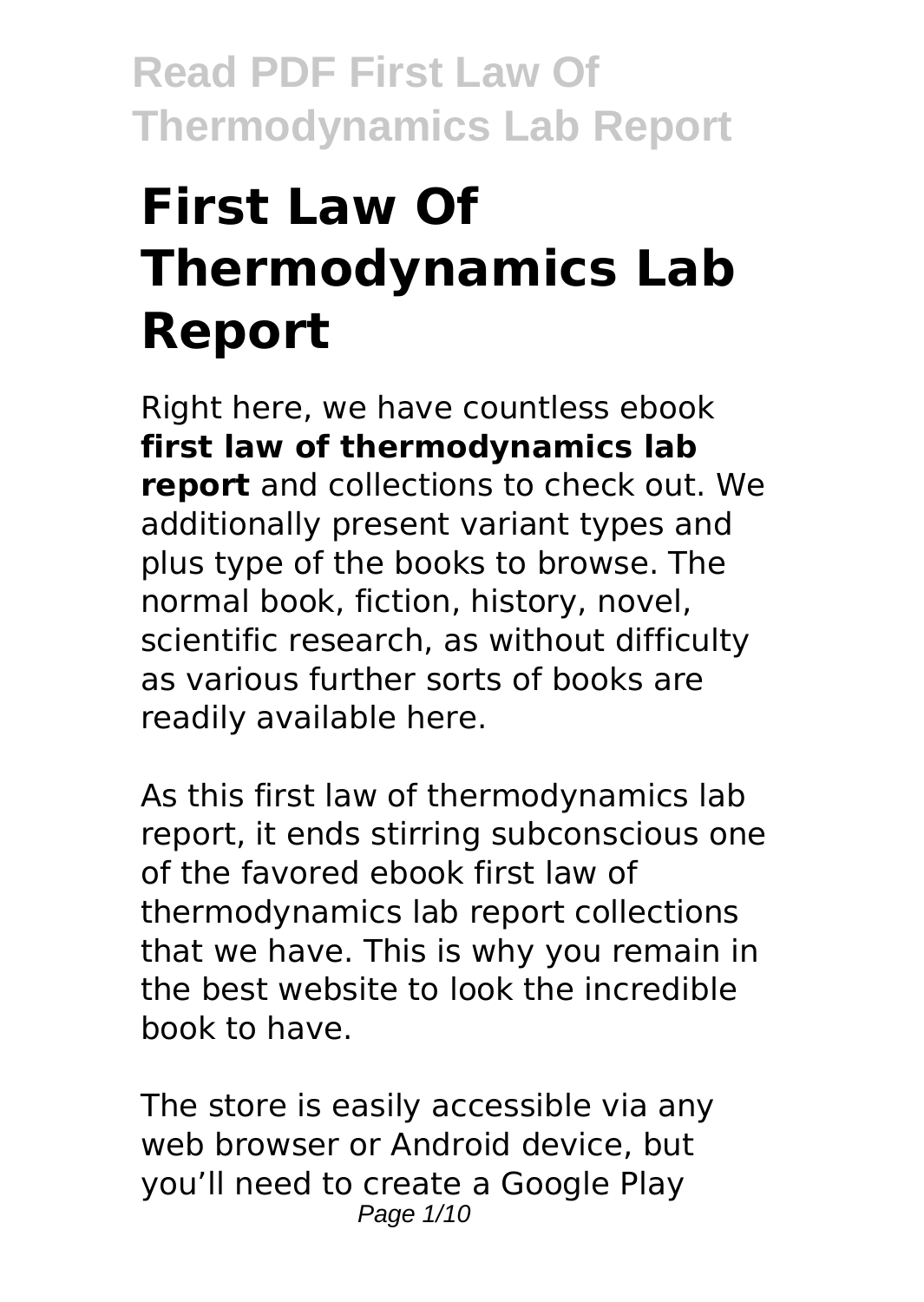account and register a credit card before you can download anything. Your card won't be charged, but you might find it off-putting.

#### **First Law Of Thermodynamics Lab**

One mathematical statement of the First Law is given by Eqn. 1, where ΔU represents the change in a system's internal energy (the combined kinetic and potential energies of the particles within the system), q is the heat that the system exchanges with its surroundings and w is the work done on, or by, the system.  $\Delta U = q + w(1)$ 

#### **First Law of Thermodynamics | Chem Lab**

The first law of thermodynamics is a version of the law of conservation of energy, adapted for thermodynamic processes, distinguishing two kinds of transfer of energy, as heat and as thermodynamic work, and relating them to a function of a body's state, called Internal energy.. The law of conservation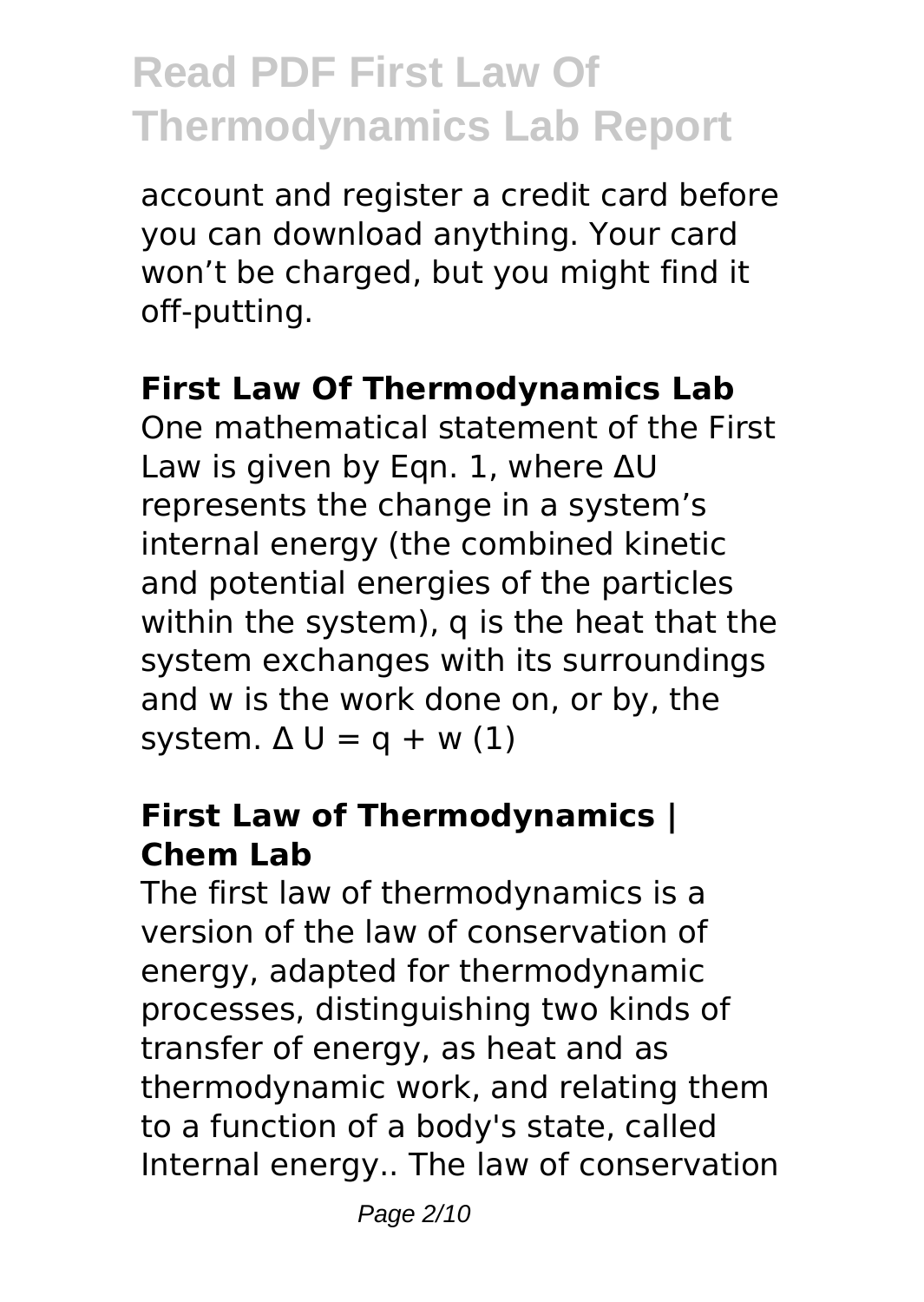of energy states that the total energy of an isolated system is constant; energy can be ...

#### **First law of thermodynamics - Wikipedia**

Thus, by the first law of thermodynamics, the work done for each complete cycle must be  $W = Q 1 - Q 2$ . In other words, the work done for each complete cycle is just the difference between the heat Q 1 absorbed by the engine at a high temperature and the heat Q 2 exhausted at a lower temperature. The power of thermodynamics is that this conclusion is completely independent of the detailed working mechanism of the engine.

#### **Thermodynamics - The first law of thermodynamics | Britannica**

The First Law of Thermodynamics. The first law of thermodynamics deals with the total amount of energy in the universe. The law states that this total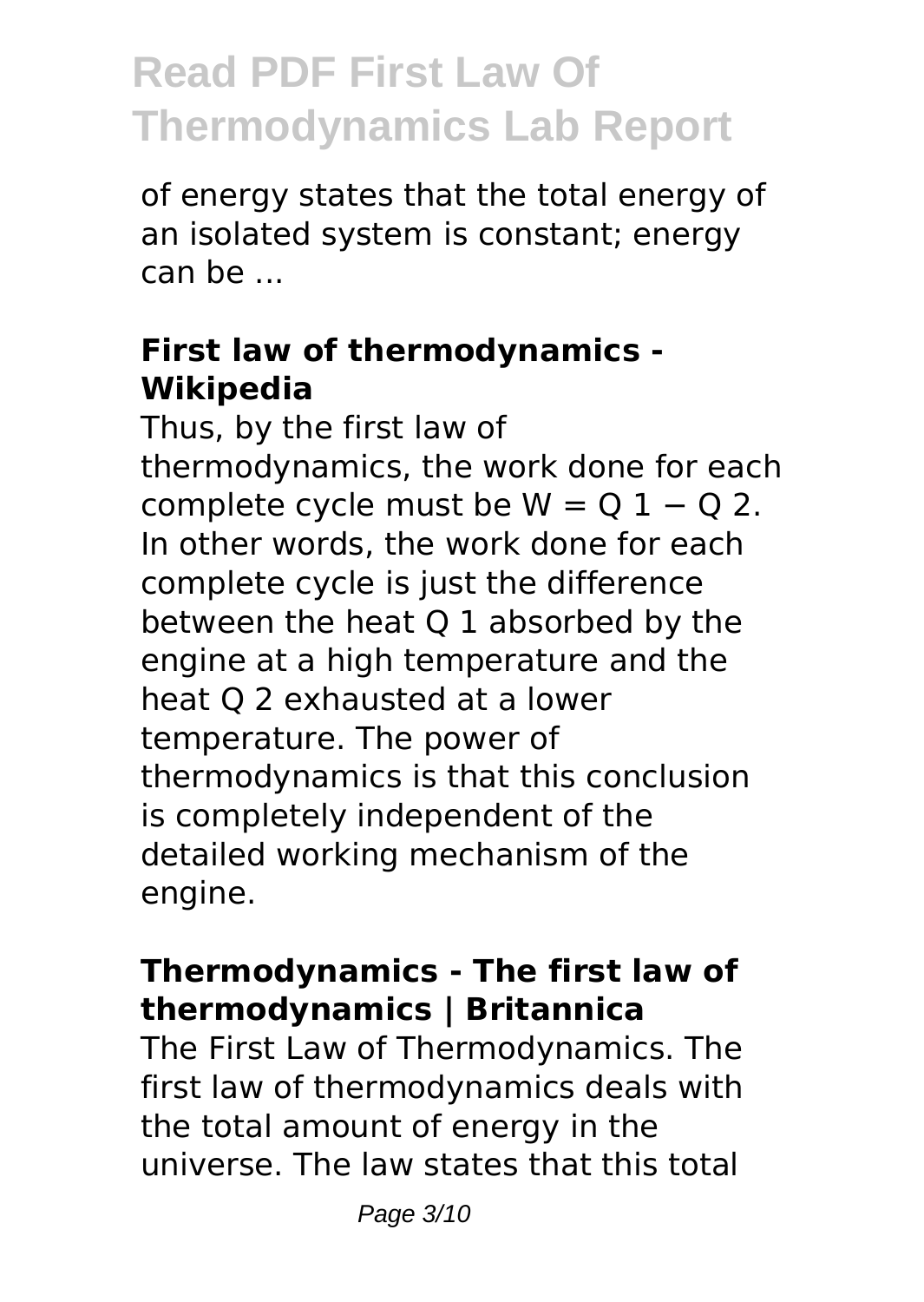amount of energy is constant. In other words, there has always been, and always will be, exactly the same amount of energy in the universe. Energy exists in many different forms.

#### **The First Law of Thermodynamics | Introduction to Chemistry**

First Law of Thermodynamics. Energy is conserved and can neither be created nor destroyed. This law is sometimes represented as [math]\Delta E(universe)  $= 0$ [/math]. In terms of chemistry, this means that energy is transferred by means of heat or work. As such, the first law is traditionally represented as  $[math]\Delta E = q + W[/math].$ 

#### **Chemistry Lab/Thermodynamics - Wiki - Scioly.org**

OBJECTIVE: Verifying the First Law of Thermodynamics. SUMMARY: The experiment is to investigate the increase of internal energy of an metal body caused by friction. The increase can be observed by measuring the increase in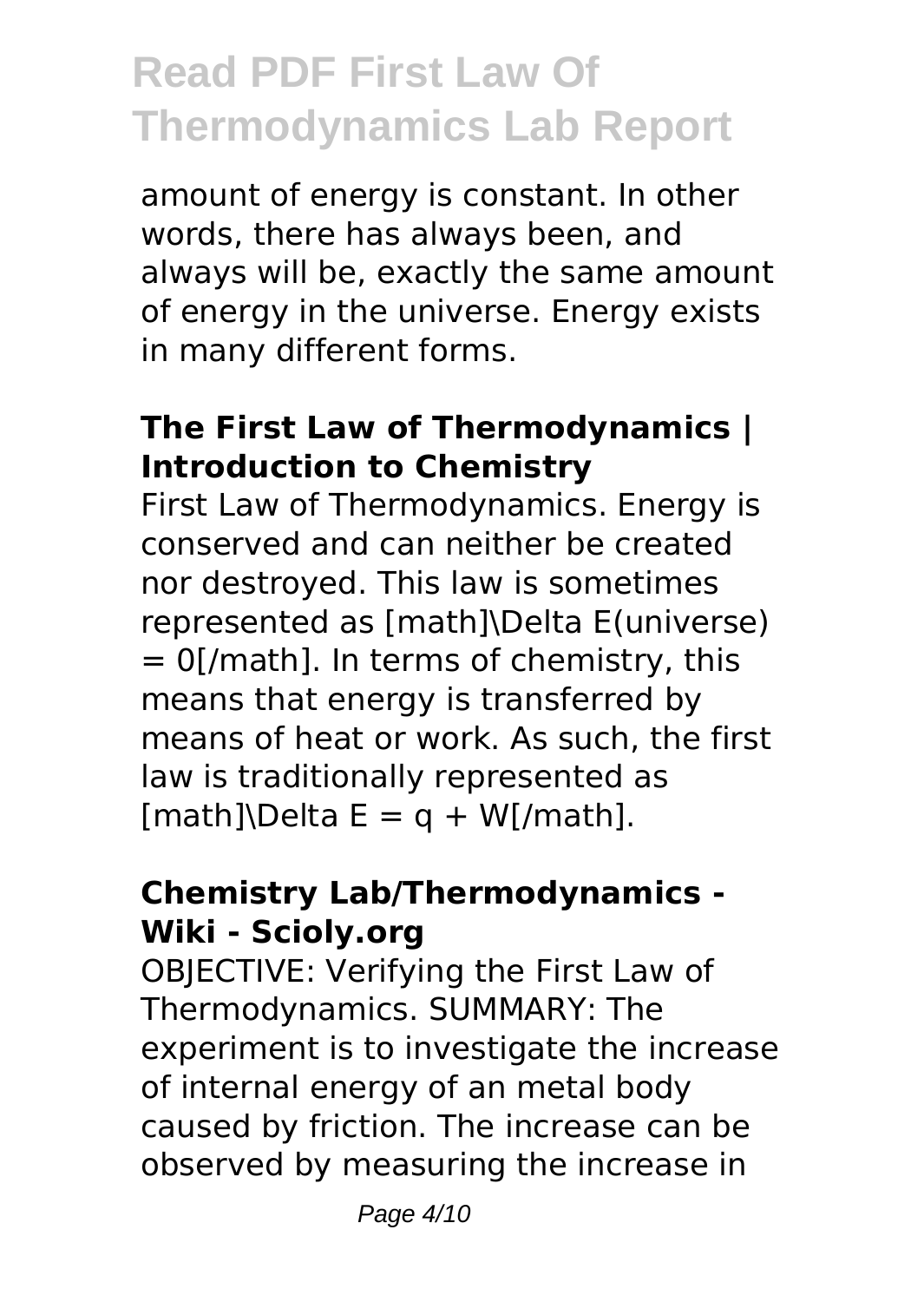the temperature of the body, which is proportional to the work done, as the body undergoes no change in the state of aggregation and no chemical reaction occurs.

#### **Physics. Thermodynamics - 3D Virtual Laboratory for PC and ...**

First Law of Thermodynamics Equation. The equation for the first law of thermodynamics is given as:  $\Delta U = g + g$ W. Where,  $\Delta U =$  change in internal energy of the system.  $q =$  algebraic sum of heat transfer between system and surroundings.  $W =$  work interaction of the system with its surroundings. Points to Remember

#### **First Law of Thermodynamics - Equations, Limitations, Examples**

The first law of thermodynamics applies the conservation of energy principle to systems where heat transfer and doing work are the methods of transferring energy into and out of the system. The first law of thermodynamics states that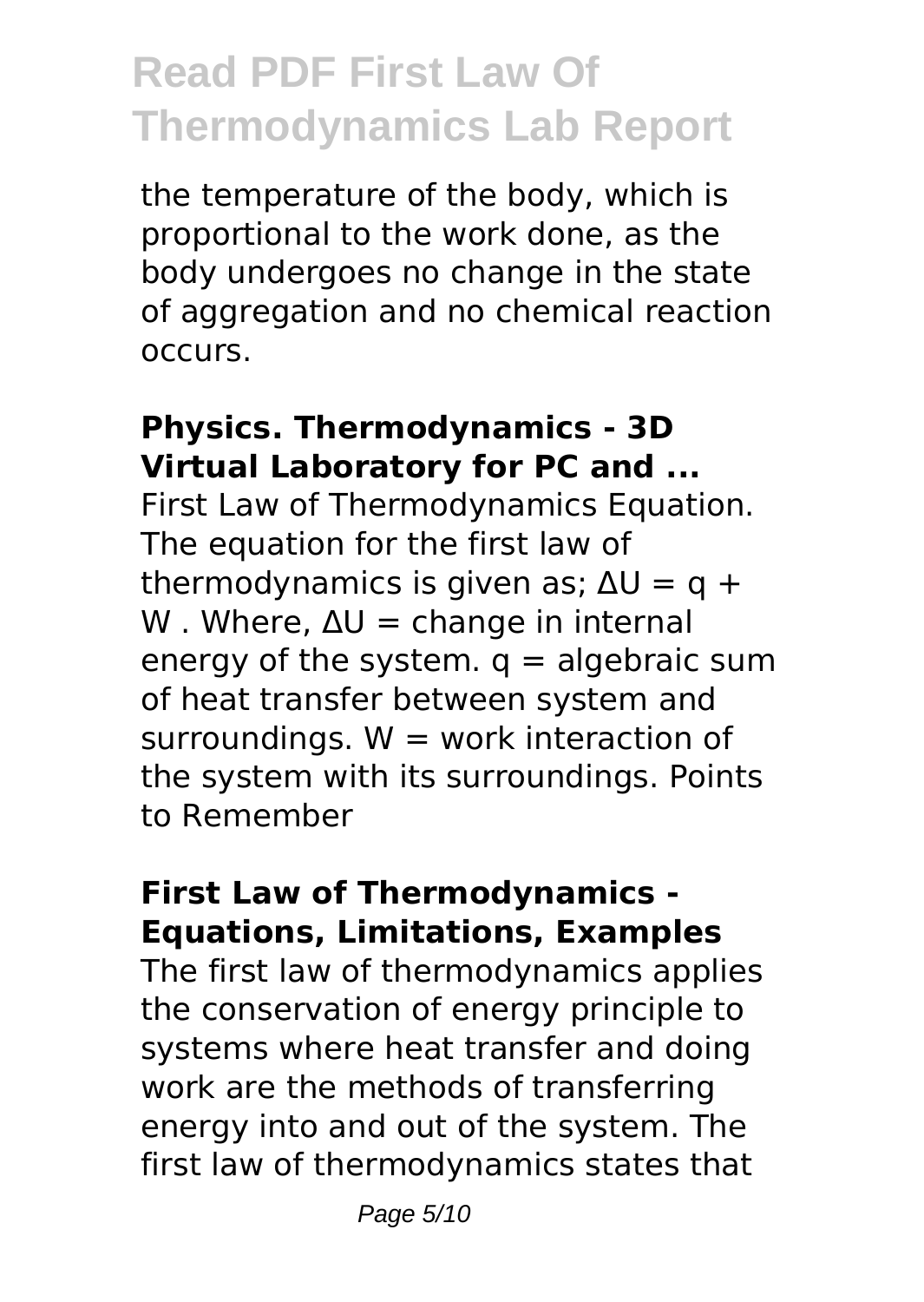the change in internal energy of a system

#### **What is the first law of thermodynamics? (article) | Khan ...**

Lab 9 First Law Thermodynamics. What did you observe as heat was added to the system over time? What did you observe as the system cooled down? Consider the balloon and air inside the flask to be a closed system. Use the First Law of Thermodynamics to explain what happened to the balloon as heat was added by the environment?

#### **Solved: Lab 9 First Law Thermodynamics What Did You Observ ...**

Newton's Law of Cooling Newton's Law of Cooling states that the hotter an object is, the faster it cools. More precisely, the rate of cooling is proportional to the temperature difference between an object and its surroundings.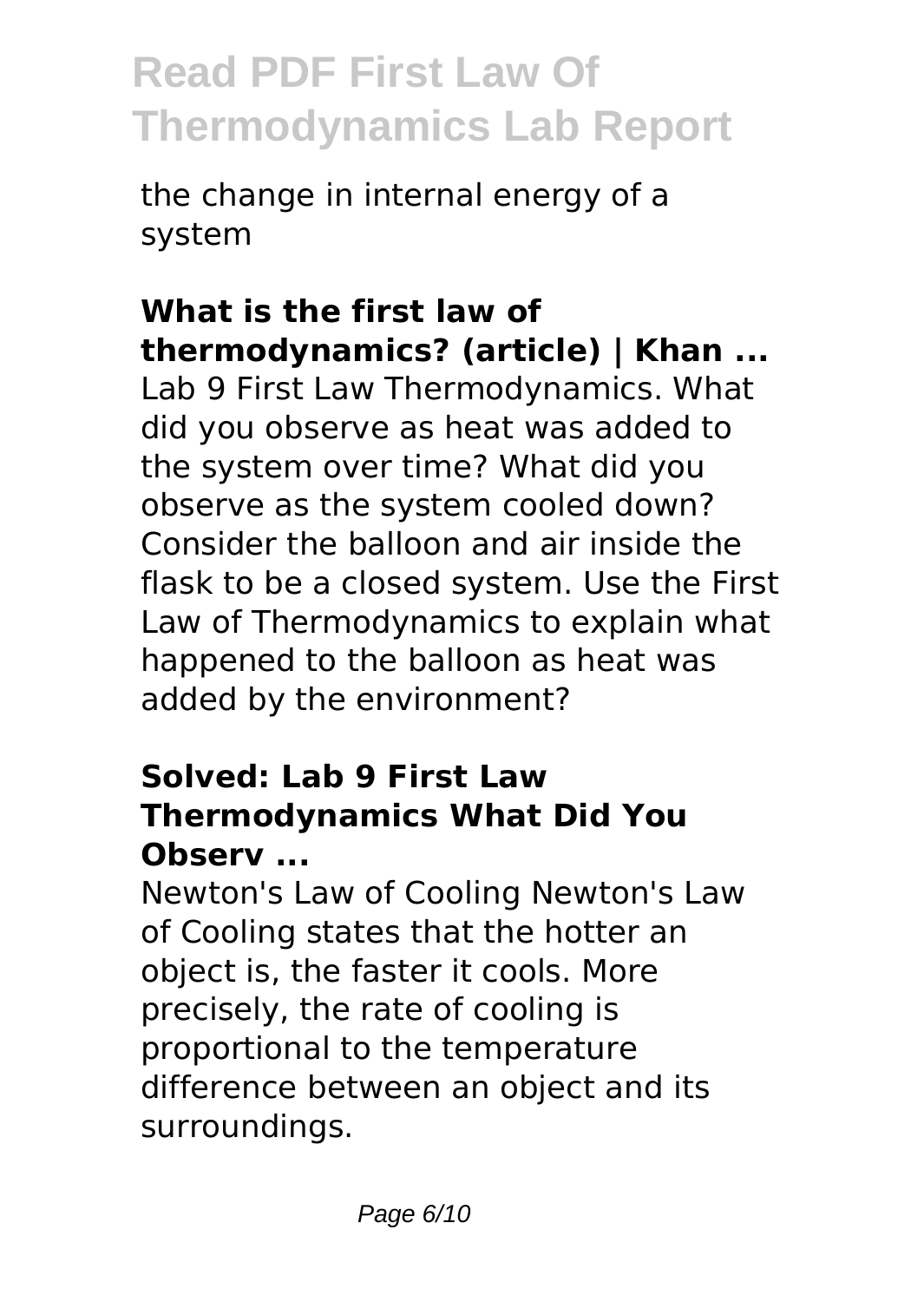#### **Heat & Thermodynamics Virtual Lab : Physical Sciences ...**

The first law of thermodynamics states that the heat added to the system adds to its internal energy, while the work done by the system reduces the internal energy. In symbols, you use ∆U to denote the change in internal energy, Q to stand for heat transfer and W for the work done by the system, and so the first law of thermodynamics is:

#### **First Law of Thermodynamics: Definition & Example | Sciencing**

Hess's Law and the First Law of thermodynamics Lab Report.docx. This preview shows page 1 - 2 out of 6 pages. Surname 1 Student's name Instructor's name Course Date Hess's Law and the First Law of thermodynamics Lab Report Abstract This lab determined the NAOH solid enthalpy formation. The exercise was undertaken by mixing the NaOH and HCL in a calorimeter cup and applied a program called logger pro to measure the changes in temperature in the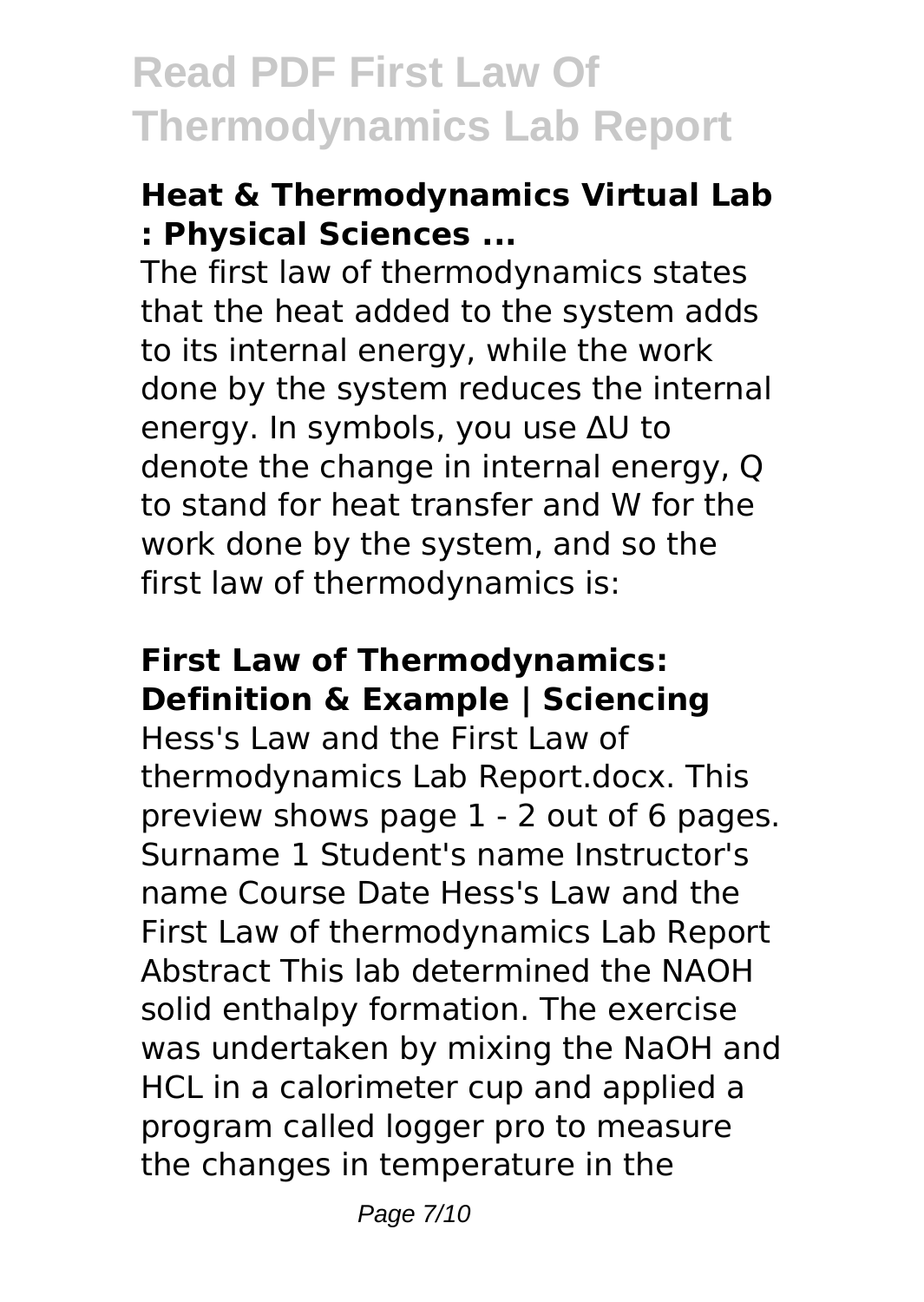reaction processes.

#### **Hess's Law and the First Law of thermodynamics Lab Report ...**

The relationship between the energy change of a system and that of its surroundings is given by the first law of thermodynamics, which states that the energy of the universe is constant. We can express this law mathematically as follows: (5.2.4) U u n i v =  $\Delta$  U s v s +  $\Delta$ U s u r r = 0 (5.2.5)  $\triangle$  U s y s =  $-\triangle$  U s u r r

#### **5.2: The First Law of Thermodynamics - Chemistry LibreTexts**

The First Law of Thermodynamics states that heat is a form of energy, and thermodynamic processes are therefore subject to the principle of conservation of energy. This means that heat energy...

#### **What Is the First Law of Thermodynamics? | Live Science**

Page 8/10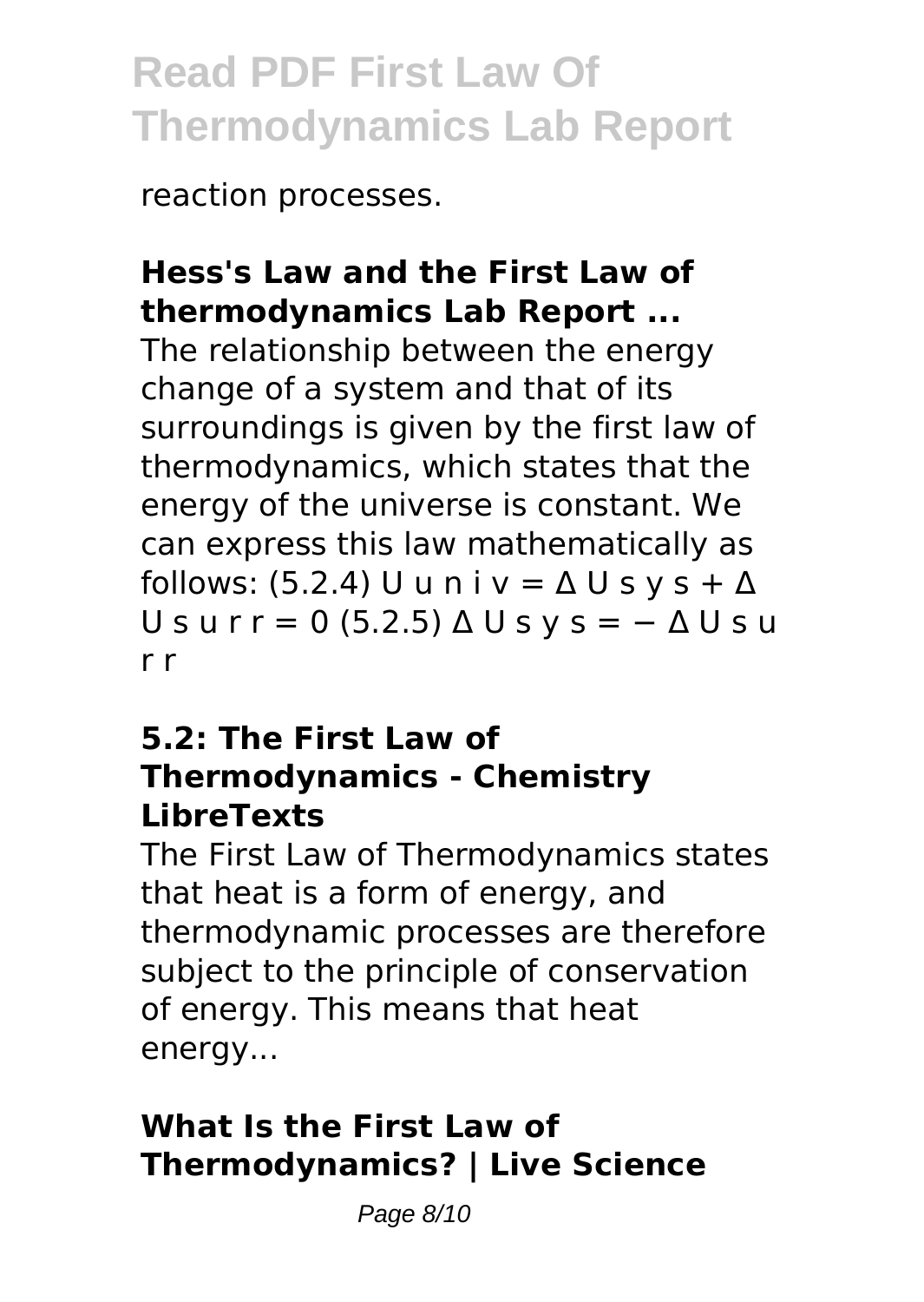The First Law of Thermodynamics states that energy can be converted from one form to another with the interaction of heat, work and internal energy, but it cannot be created nor destroyed, under any circumstances. Mathematically, this is represented as  $(1)$   $\Delta U = q + w$ 

#### **1st Law of Thermodynamics - Chemistry LibreTexts**

The first law, also known as Law of Conservation of Energy, states that energy cannot be created or destroyed in an isolated system. The second law of thermodynamics states that the entropy of any isolated system always increases.

#### **The Laws of Thermodynamics | Boundless Chemistry**

the first law of thermodynamic stated that energy can cannot be created nor destroyed. c) the change in thermal energy of the system is equal to the energy transferred in or out of the system as work, heat, or both consider the process of accelerating a car from 0